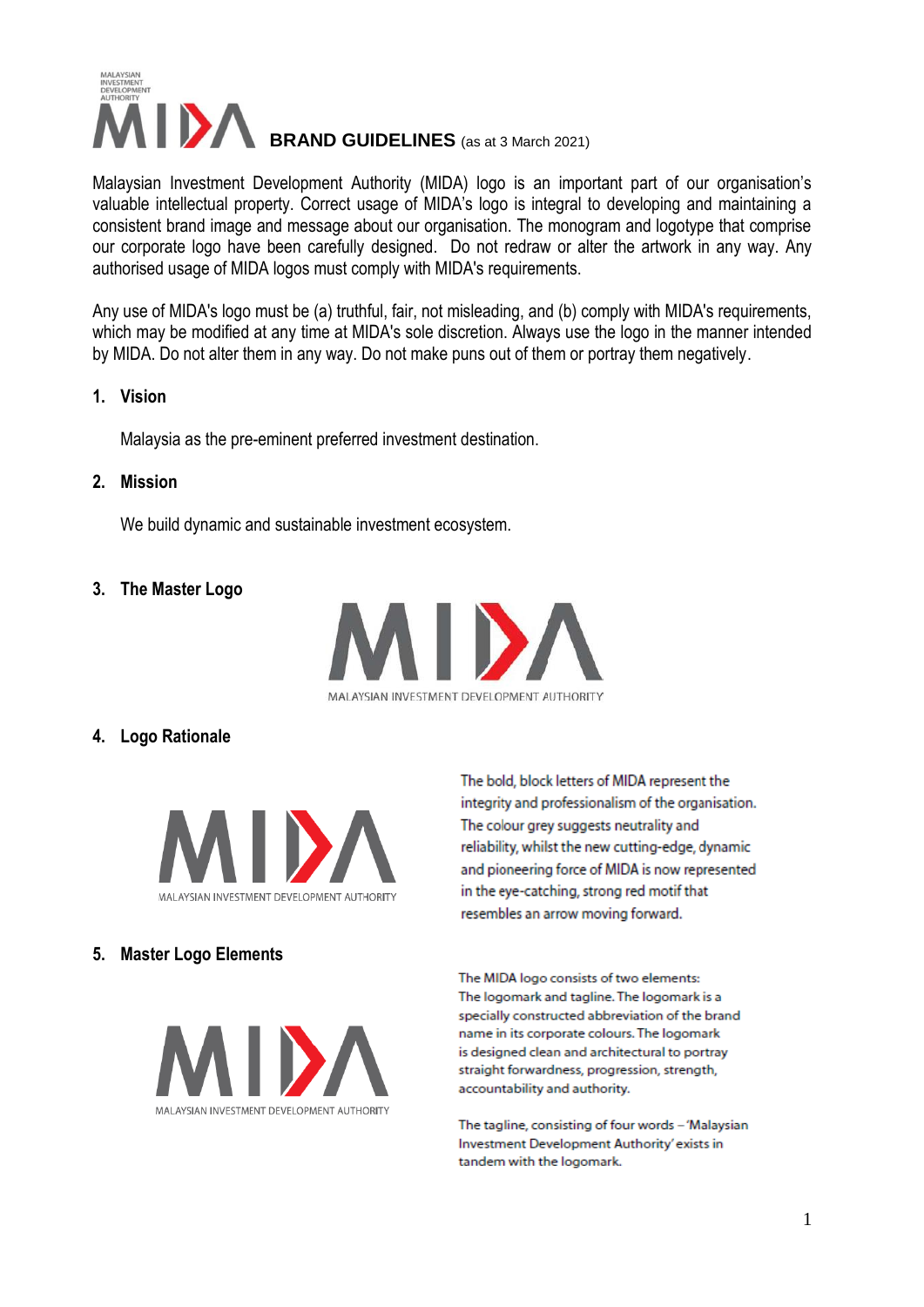# **6. Colour Code (Red: Pantone 1797U ; Grey: Pantone Cool Grey 11U)**



The MIDA logo colour code in CMYK and Pantone is indicated by the marked numbers



Colour code'1' is chosen and applied to a specifi design element of the logomark to contrast and draw attention to the overall logo. The colour code also serves to highlight an 'arrow', a symbol of progression and forwardness.

### **7. Minimum Clear Space**



Clear space is the safety zone surrounding the MIDA logo & tagline. The clear space allows it to breathe and stand out wherever it is placed. It also ensures the logo & tagline remains unobstructed and clear.

The minimum clear space for the master logo is the height of the logomark, divided in half. Clear space between the logomark and tagline is half (0.5x) of the indicated minimum clear space. All clear spaces are marked 'X' as shown.

#### **8. Display Treatment**



Besides the main display treatment, the tagline can also be used in alternative variations to suit different applications such as primary vertical and horizontal tagline lockup variations as shown below.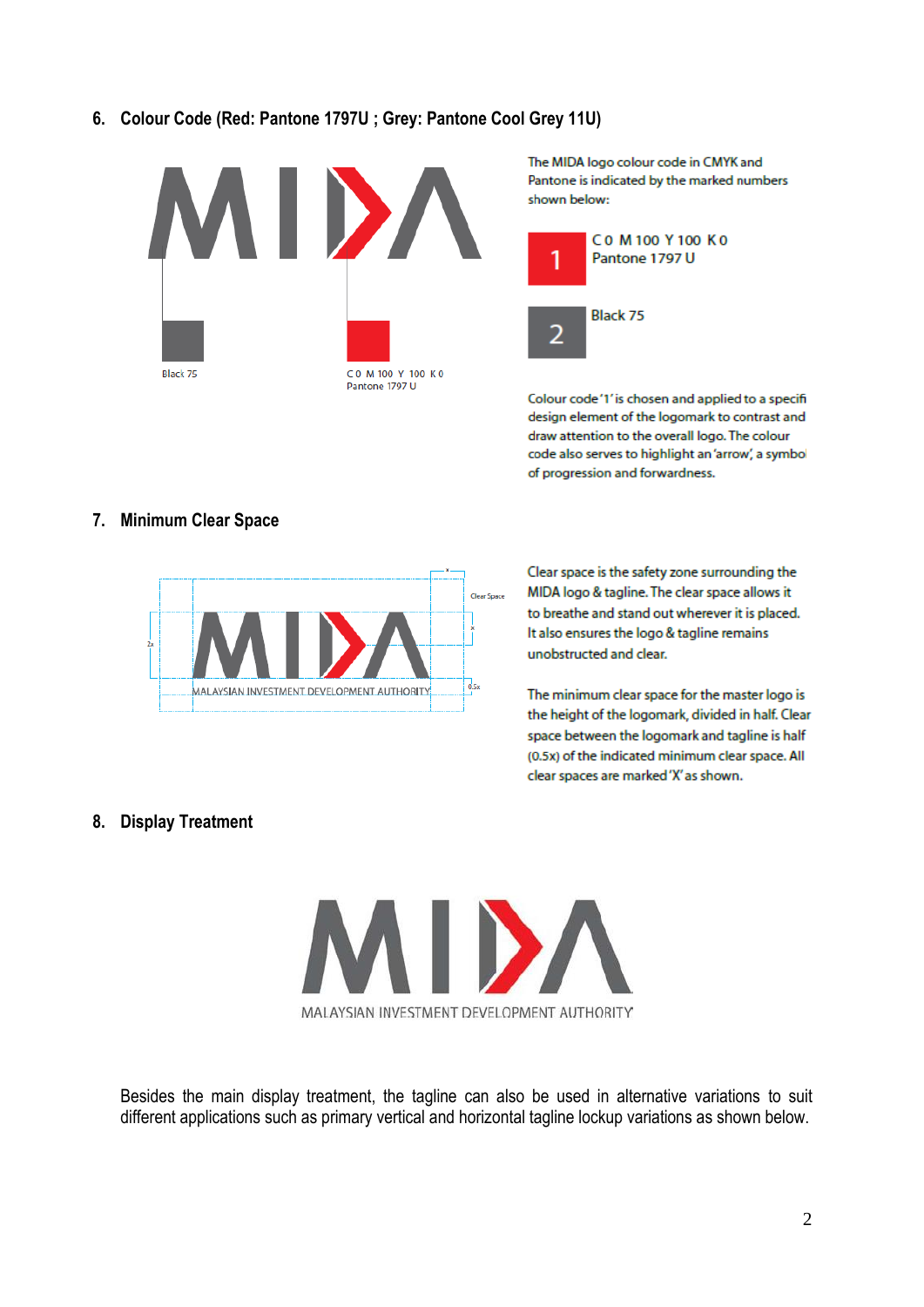

than the indicated minimum sizes – 2cm vertically and 1cm horizontally.

**Minimum Size Vertical treatment** 

**Horizontal treatment** 



### **9. Corporate Colours - Primary**

There are three primary colours that make up the MIDA corporate colours. CMYK and Pantone colour codes are provided below.



### **10. Acceptable Usage**

The logo can be applied to coloured backgrounds. Acceptable background colours are shown below. The selected colours ensure that the logo and tagline remain clear and readable when applied on different backgrounds.







Reverse full colour version in black background



Reverse black & white colour version in black background

Full colour version in white background

Black & white colour version in white background